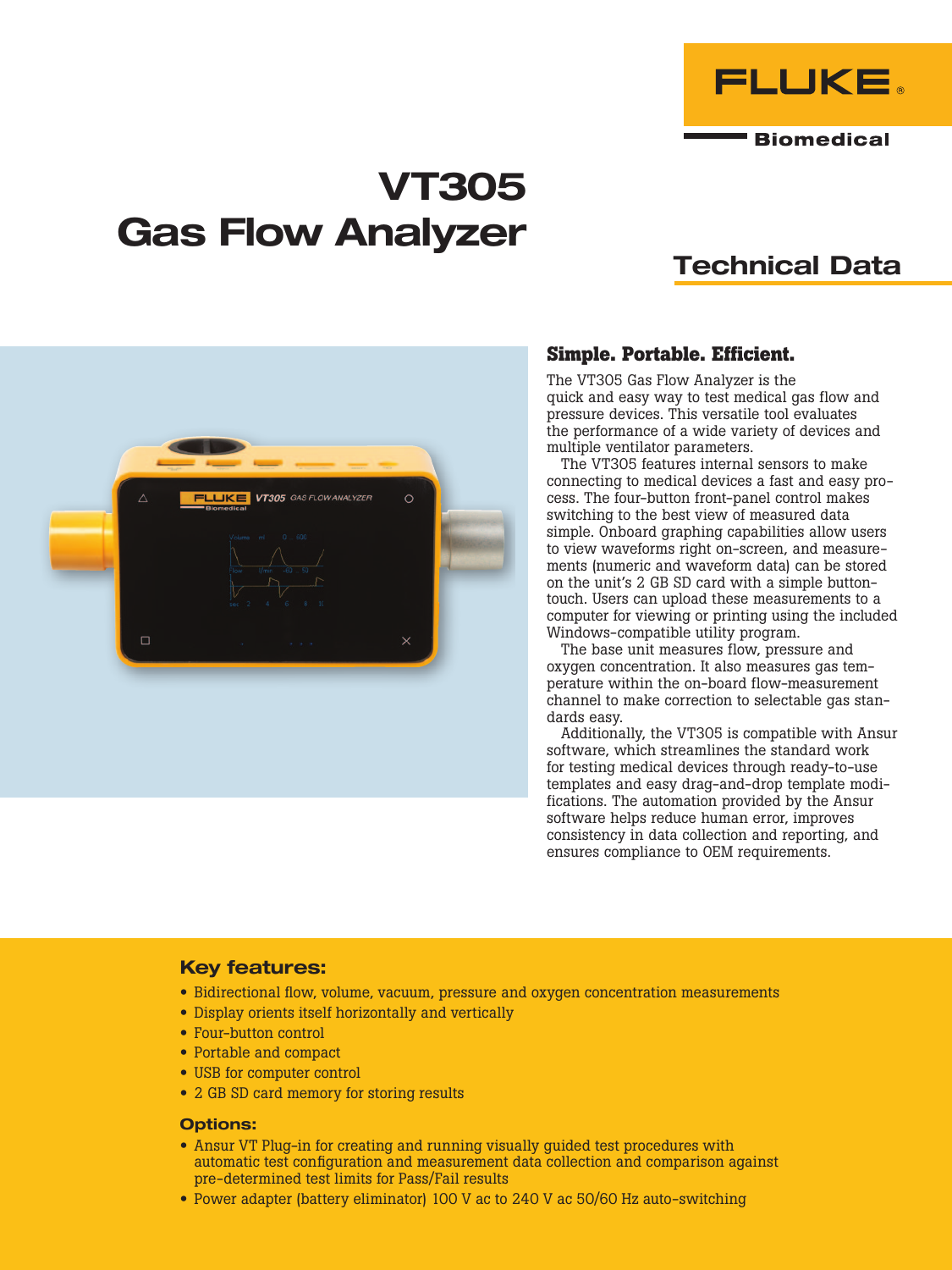

### Technical specifications

| <b>Display</b>                                     | 26 x 33 mm, reflective OLED                                                                                                                              |  |  |  |  |
|----------------------------------------------------|----------------------------------------------------------------------------------------------------------------------------------------------------------|--|--|--|--|
| Operational modes                                  | Standalone without any PC software or with the Ansur VT Plug-in                                                                                          |  |  |  |  |
| Gas types                                          | Air, Air/O <sub>2</sub> Man, Air/O <sub>2</sub> Auto, N <sub>2</sub> O/O <sub>2</sub> Man, He, Heliox (21 % O <sub>2</sub> ),<br>$N_2$ , CO <sub>2</sub> |  |  |  |  |
| Gas standards/compensations                        | ATP, ATPD, ATPS, AP21, STP, STPH, BTPS, BTPD, 0/1013, 20/981,<br>15/1013, 25/991, 20/1013                                                                |  |  |  |  |
| <b>Battery power supply</b>                        | Battery life: 4 hours, VT305 operation only                                                                                                              |  |  |  |  |
| <b>External power supply</b>                       | Input voltage: 100 to 240 V ac, 50/60 Hz                                                                                                                 |  |  |  |  |
|                                                    | Output voltage: 12 V                                                                                                                                     |  |  |  |  |
| <b>Pressure</b>                                    |                                                                                                                                                          |  |  |  |  |
| <b>Difference</b>                                  | Operating pressure (Differential): - 200 to 200 mbar                                                                                                     |  |  |  |  |
|                                                    | Span accuracy: $\pm$ 0.75 % or $\pm$ 0.1 mbar**                                                                                                          |  |  |  |  |
| High                                               | Operating pressure: 0 to 10 bar                                                                                                                          |  |  |  |  |
|                                                    | Span accuracy: $\pm$ 1 % or $\pm$ 10 mbar**                                                                                                              |  |  |  |  |
| Airway/in the flow channel                         | Operating pressure: - 50 to 150 mbar                                                                                                                     |  |  |  |  |
|                                                    | Span accuracy: $\pm$ 0.75 % or $\pm$ 0.1 mbar**                                                                                                          |  |  |  |  |
| <b>Barometer</b>                                   | Operating pressure: 500 to 1150 mbar                                                                                                                     |  |  |  |  |
|                                                    | Span accuracy: $\pm$ 1 % or $\pm$ 5 mbar**                                                                                                               |  |  |  |  |
| <b>Flow</b>                                        |                                                                                                                                                          |  |  |  |  |
| Flow port                                          | Operating flow range: $\pm$ 300 slpm                                                                                                                     |  |  |  |  |
|                                                    | Accuracy: $\pm$ 1.9 % or 0.1 slpm, is valid for Air, N <sub>2</sub> and O <sub>2</sub><br>whichever is greater                                           |  |  |  |  |
|                                                    | Ambient pressure compensated: Yes                                                                                                                        |  |  |  |  |
|                                                    | Temperature compensated: Yes                                                                                                                             |  |  |  |  |
|                                                    | Fittings: 15 mm OD/ID, 1:40 conical male                                                                                                                 |  |  |  |  |
| <b>Oxygen concentration</b>                        |                                                                                                                                                          |  |  |  |  |
| Oxygen measurement                                 | Range: 0 to 100 %                                                                                                                                        |  |  |  |  |
|                                                    | Accuracy: $\pm$ 1 % $O_2$ **                                                                                                                             |  |  |  |  |
|                                                    | Sensor technology: Galvanic Fuel Cell                                                                                                                    |  |  |  |  |
|                                                    | Calibration: Allows user calibration using air and 100 % $O_2$                                                                                           |  |  |  |  |
|                                                    | Notes: Automatic partial pressure compensation for barometric and<br>airway pressure changes                                                             |  |  |  |  |
| <b>Temperature</b>                                 |                                                                                                                                                          |  |  |  |  |
| Gas temperature                                    | Range: 0 to 50 °C                                                                                                                                        |  |  |  |  |
|                                                    | Accuracy: $\pm$ 1.75 % or $\pm$ 0.5 °C**                                                                                                                 |  |  |  |  |
| <b>Respiratory parameters</b>                      |                                                                                                                                                          |  |  |  |  |
| Inspiratory and expiratory tidal                   | Range: $\pm$ 10 L                                                                                                                                        |  |  |  |  |
| volume                                             | Accuracy: $\pm$ 2 % or $\pm$ 0.20 ml (> 6 slpm)**                                                                                                        |  |  |  |  |
| <b>Inspiratory and expiratory</b><br>minute volume | Range: 0 to 300 l/min                                                                                                                                    |  |  |  |  |
|                                                    | Accuracy: $\pm$ 2.5 %*                                                                                                                                   |  |  |  |  |
| <b>Breath rate</b>                                 | Range: 1 to 1000 BPM                                                                                                                                     |  |  |  |  |
| $^\ast$ tolerance related to the measured value    | Accuracy: $\pm$ 1 BPM or $\pm$ 2.5 %**                                                                                                                   |  |  |  |  |

\*\* absolute value

\*\*\* sl/min units are based on conditions of 0 degrees C and 1013 mbar (DIN 1343 standard)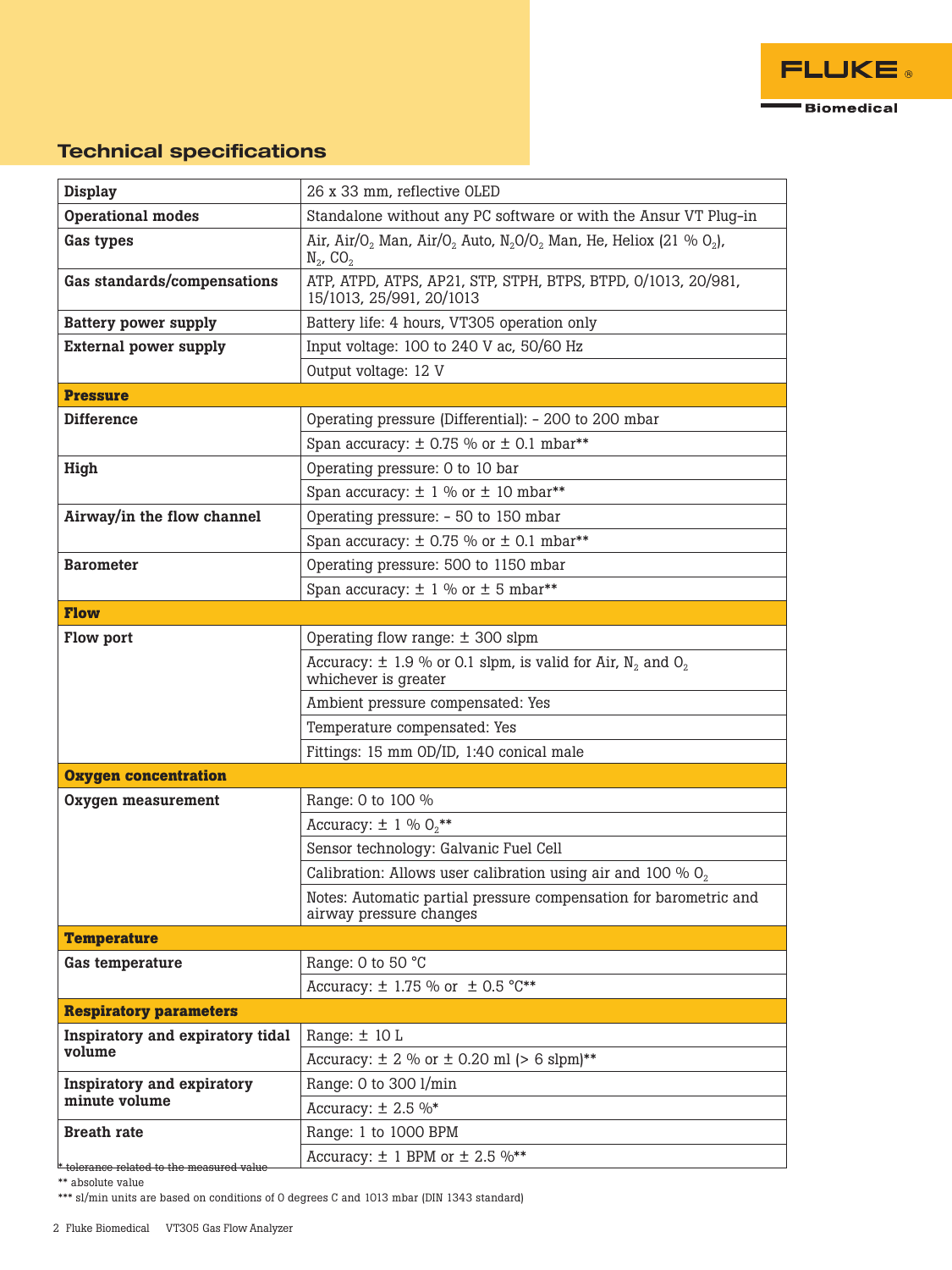

### Technical specifications cont.

| Inspiratory to expiratory time and ratio (i:e ratio)                           |                                                                                                                                  |  |  |  |
|--------------------------------------------------------------------------------|----------------------------------------------------------------------------------------------------------------------------------|--|--|--|
| Ti/Te                                                                          | Range: 0.05 to 60 sec                                                                                                            |  |  |  |
|                                                                                | Accuracy: $\pm$ 0.02 s                                                                                                           |  |  |  |
| I: E                                                                           | Range: 1:300 to 300:1                                                                                                            |  |  |  |
|                                                                                | Accuracy: $\pm$ 2.5 %*                                                                                                           |  |  |  |
| Ti/tcycle                                                                      | Range: 0 to 100 %                                                                                                                |  |  |  |
|                                                                                | Accuracy: $\pm$ 5 %*                                                                                                             |  |  |  |
| Peak, mean, peep and plateau<br>pressure                                       | Range: ± 150 mbar                                                                                                                |  |  |  |
|                                                                                | Accuracy: $\pm$ 0.75 % or $\pm$ 0.1 mbar**                                                                                       |  |  |  |
| Peak inspiratory and<br>expiratory flow                                        | Range: $\pm$ 300 lpm                                                                                                             |  |  |  |
|                                                                                | Accuracy: $\pm$ 1.9 % or $\pm$ 0.1 l/min, whichever is greater**                                                                 |  |  |  |
| <b>Compliance (Cstat)</b>                                                      | Range: 0 to 1000 ml/mbar                                                                                                         |  |  |  |
|                                                                                | Accuracy: $\pm$ 3 % or $\pm$ 1 mbar**                                                                                            |  |  |  |
| <b>Trigger</b>                                                                 | Adult/Pediatric/HFO: Flow and pressure (from default settings and<br>adjustable levels)                                          |  |  |  |
| RS-232 serial communications                                                   | RS-232, USB, Ethernet, CAN                                                                                                       |  |  |  |
|                                                                                | Analog out: TTL                                                                                                                  |  |  |  |
| <b>Environmental specifications</b>                                            |                                                                                                                                  |  |  |  |
| Temperature****                                                                | Operating: 10 °C to 40 °C (50 °F to 104 °F)                                                                                      |  |  |  |
|                                                                                | Storage: -25 °C to 50 °C (-13 °F to 122 °F)                                                                                      |  |  |  |
| <b>Humidity (selected from values</b><br>in the Settings menu for<br>humidity) | Operating: 0 to 80 % non-condensing at temperatures to 31 °C,<br>decreasing linearly to 50 % relative humidity at 40 °C (104 °F) |  |  |  |
| <b>Storage</b>                                                                 | 0 to 95 % non-condensing                                                                                                         |  |  |  |
| <b>Barometric</b>                                                              | Range: 500 to 1150 mbar<br>Accuracy: $\pm$ 1 % or $\pm$ 5 mbar**                                                                 |  |  |  |
| Operating                                                                      | 7 psia to 18 psia                                                                                                                |  |  |  |
| <b>Storage</b>                                                                 | $-1000$ ft to 10000 ft (787.9 mmHg to 522.7 mmHg)                                                                                |  |  |  |
| Dimensions (LxWxH)                                                             | $11.4 \text{ cm} \times 6 \text{ cm} \times 7 \text{ cm}$                                                                        |  |  |  |
| Weight                                                                         | $0.4$ kg                                                                                                                         |  |  |  |

\* tolerance related to the measured value

\*\* absolute value

\*\*\* sl/min units are based on conditions of 0 degrees C and 1013 mbar (DIN 1343 standard)

\*\*\*\* gas temperature in the VT305 measurement chamber